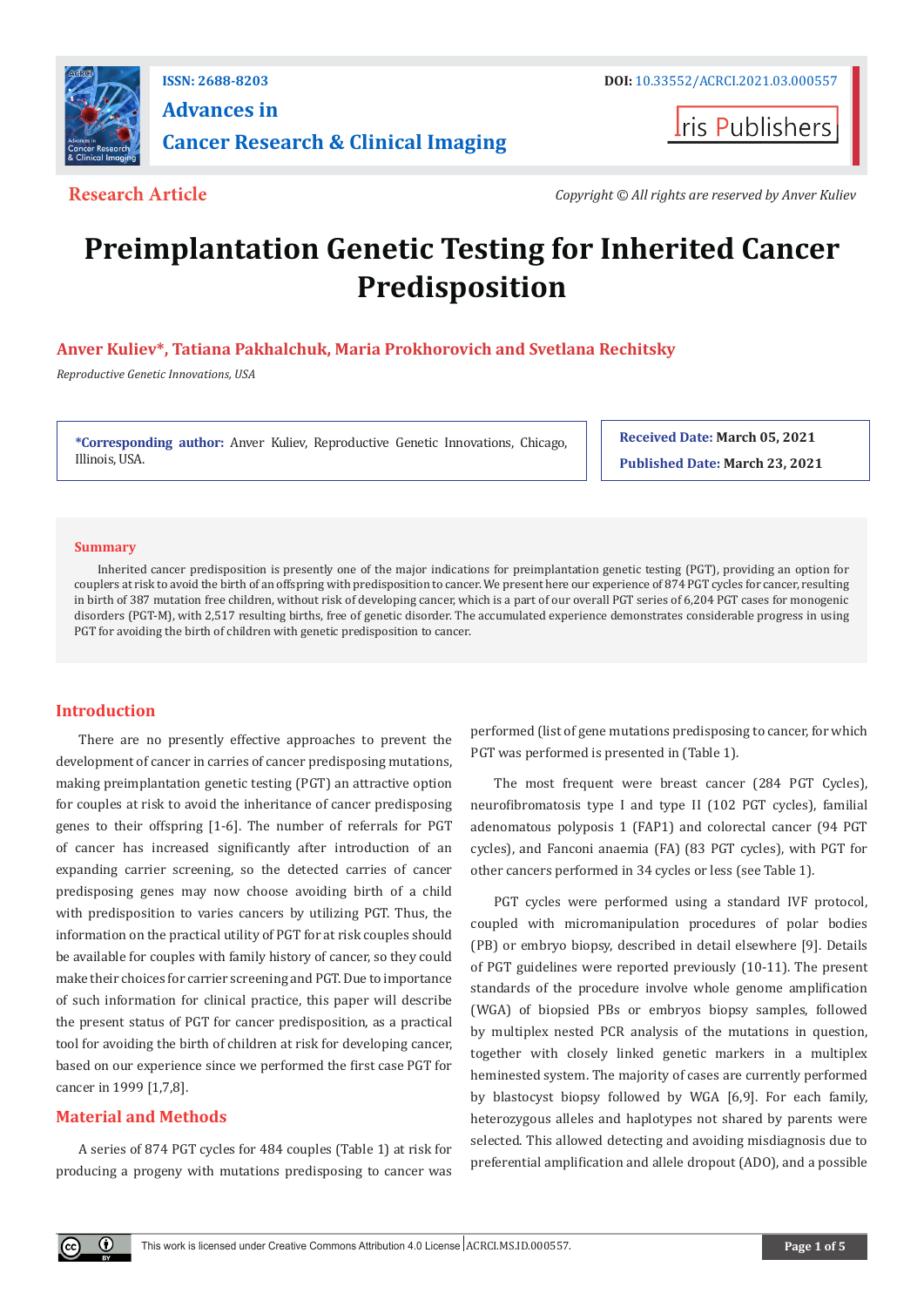aneuploidy or uniparental disomy of chromosomes in which the tested mutations are located, which may affect diagnostic accuracy of PGT. In PGT cycles, involving an advanced reproductive age of maternal partner, aneuploidy testing was also performed by next generation technologies (NGS) (Illumina Inc) for 24-chromosome aneuploidy testing [12].

#### **Results and Discussion**

Table 1 presents our cumulative experience of 874 PGT cycles performed for 484 couples at risk for producing offspring with genetic predisposition to cancer, caused by 56 different genes. This is the largest series available for PGT of cancer, resulting in transfer of 966 cancer predisposition free embryos in 634 cycles (1.5 average embryos per transfer), yielding 387 (61%) clinical pregnancies and birth of 407 healthy children free of predisposing gene mutations

and demonstrating the practical utility of PGT for cancer. The cancer predisposition, for which PGT has been performed, includes breast and ovarian cancer (BRCA I and II), Li-Fraumeni disease, Fanconi anaemia (FA), familial adenomatosis polyposis (FAP), familial colorectal cancer, hereditary nonpolyposis coli (HNPCC) (type 1 and 2), Von Hippel-Lindau syndrome (VHL), familial posterior fossa brain tumor (hSNF5), retinoblastoma (RB), neurofibromatosis 1 and 2 (NF1 and NF2), nevoid basal cell carcinoma (NBCCS) or Gorlin syndrome, tuberous sclerosis (TSC type 1 and type 2), ataxia telangiectasia, xeroderma pigmentosum-complimentary group G, exostosis multiple (EXT1 and EXT2), dyskeratosis congenital AD2/AD3/DKCX, gastric cancer, paragangliomas 5 (PGL5), Peutz-Jegher syndrome, multiple endocrine neoplasia (MEN 1/2A/4) and pleuropulmonary blastoma (see the complete list in Table 1).

| <b>Disease</b>                                                                      | Gene              | # Cycle        | #Transfers   | # Embryos Transferred | Pregnancy        | <b>Birth</b>   |
|-------------------------------------------------------------------------------------|-------------------|----------------|--------------|-----------------------|------------------|----------------|
| ALBINISM, OCULOCUTANEOUS,<br>TYPE IA; OCA1A                                         | <b>TYR</b>        | 9              | 8            | 14                    | $\overline{4}$   | $\overline{4}$ |
| ALBINISM, OCULOCUTANEOUS,<br>TYPE II; OCA2                                          | OCA <sub>2</sub>  | $\overline{4}$ | 3            | 6                     | $\overline{2}$   | 2              |
| ALBINISM, OCULOCUTANEOUS,<br>TYPE III; OCA3                                         | TYRP1             | $\mathbf{1}$   | $\mathbf{0}$ | $\Omega$              | $\boldsymbol{0}$ | $\mathbf{0}$   |
| ATAXIA-TELANGIECTASIA; AT                                                           | ATM               | 10             | 6            | 10                    | 5                | 4              |
| <b>BASAL CELL NEVUS SYNDROME:</b><br><b>BCNS</b> (Gorlin)                           | PTCH1             | $\overline{7}$ | 6            | 10                    | 4                | $\overline{4}$ |
| BIRT-HOGG-DUBE SYNDROME; BHD                                                        | <b>FLCN</b>       | 2              | $\mathbf{1}$ | $\mathbf{1}$          | $\mathbf{1}$     | $\mathbf{1}$   |
| BREAST-OVARIAN CANCER,<br>FAMILIAL, SUSCEPTIBILITY TO, 1;<br>BROVCA1                | BRCA1             | 159            | 114          | 163                   | 76               | 79             |
| BREAST-OVARIAN CANCER,<br>FAMILIAL, SUSCEPTIBILITY TO, 2;<br>BROVCA2                | BRCA <sub>2</sub> | 125            | 85           | 117                   | 55               | 55             |
| BREAST AND COLORECTAL CANCER,<br>SUSCEPTIBILITY                                     | CHEK2             | 3              | 3            | 3                     | $\mathbf{1}$     | $\mathbf{1}$   |
| COLORECTAL CANCER, HEREDITARY<br>NONPOLYPOSIS, TYPE 1; HNPCC1<br>(LYNCH SYNDROME I) | MSH <sub>2</sub>  | 21             | 12           | 15                    | 7                | 6              |
| COLORECTAL CANCER, HEREDITARY<br>NONPOLYPOSIS, TYPE 2; HNPCC2                       | MLH1              | 18             | 15           | 25                    | 9                | 10             |
| COLORECTAL CANCER, HEREDITARY<br>NONPOLYPOSIS, TYPE 4; HNPCC4                       | PMS <sub>2</sub>  | 2              | $\mathbf{1}$ | $\mathbf{1}$          | $\mathbf{1}$     | $\mathbf{1}$   |
| COLORECTAL CANCER, HEREDITARY<br>NONPOLYPOSIS, TYPE 5; HNPCC5                       | MSH <sub>6</sub>  | 11             | 9            | 11                    | 5                | 5              |
| DYSKERATOSIS CONGENITA, AUTO-<br>SOMAL DOMINANT 3, DKCA3                            | TINF <sub>2</sub> | $\mathbf{1}$   | $\mathbf{1}$ | $\mathbf{1}$          | $\mathbf{1}$     | $\mathbf{1}$   |
| DYSKERATOSIS CONGENITA, AUTO-<br>SOMAL DOMINANT, 2, DKCA2                           | <b>TERT</b>       | $\overline{3}$ | $\mathbf{1}$ | $\mathbf{1}$          | $\boldsymbol{0}$ | $\mathbf{0}$   |
| DYSKERATOSIS CONGENITA, AUTO-<br>SOMAL RECESSIVE, 5, DKCB5                          | RTEL1             | $\mathbf{1}$   | $\mathbf{1}$ | $\mathbf{1}$          | $\mathbf{1}$     | $\mathbf{1}$   |
| DYSKERATOSIS CONGENITA,<br>X-LINKED; DKCX                                           | DKC1              | $\mathbf{1}$   | $\mathbf{1}$ | 2                     | $\mathbf{1}$     | $\mathbf{1}$   |
| EPIDERMOLYSIS BULLOSA DYSTRO-<br>PHICA, AUTOSOMAL DOMINANT;<br><b>DDEB</b>          | COL7A1            | 9              | 8            | 10                    | $\overline{4}$   | $\overline{4}$ |

**Table 1:** PGT for Cancer Predisposition in our overall PGT-M experience.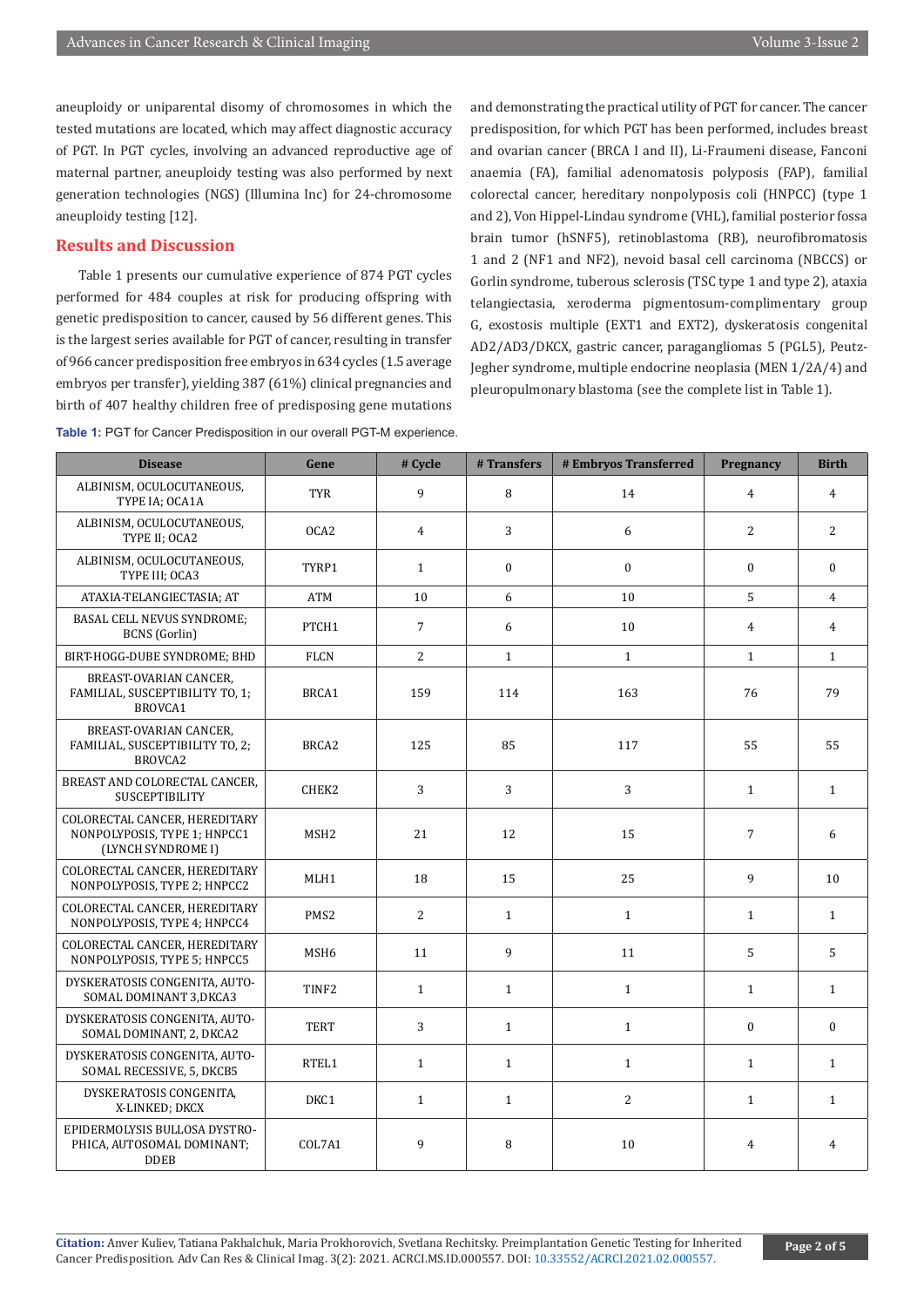| EPIDERMOLYSIS BULLOSA, JUNC-<br>TIONAL, HERLITZ TYPE                           | LAMA3              | 9              | 8              | 14             | 6              | 9                |
|--------------------------------------------------------------------------------|--------------------|----------------|----------------|----------------|----------------|------------------|
| EPIDERMOLYSIS BULLOSA, JUNC-<br>TIONAL, NON-HERLITZ TYPE                       | LAMB3              | $\overline{7}$ | $\overline{4}$ | $\overline{7}$ | 2              | 3                |
| EXOSTOSES, MULTIPLE                                                            | EXT1, EXT2         | 29             | 22             | 38             | 15             | 16               |
| FAMILIAL ADENOMATOUS POLYPO-<br>SIS 1; FAP1                                    | <b>APC</b>         | 42             | 31             | 51             | 14             | 13               |
| FANCONI ANEMIA, COMPLEMENTA-<br>TION GROUP A,C, D,E,D,F,J                      | FANC A,C,D,E,F,G,J | 83             | 45             | 71             | 20             | 22               |
| <b>GASTRIC CANCER, HEREDITARY</b><br>DIFFUSE; HDGC                             | CDH1               | $\mathbf{1}$   | $\mathbf{1}$   | 2              | $\mathbf{1}$   | 2                |
| HEREDITARY LEIOMYOMATOSIS<br>AND RENAL CELL CANCER; HLRCC                      | FH                 | 2              | 2              | 2              | $\mathbf{1}$   | $\mathbf{1}$     |
| HERMANSKY-PUDLAK SYNDROME<br>1; HPS1                                           | HPS1               | 4              | 3              | 6              | 2              | 3                |
| LI-FRAUMENI SYNDROME 1; LFS1                                                   | <b>TP53</b>        | 22             | 17             | 24             | 13             | 11               |
| MULTIPLE ENDOCRINE NEOPLASIA,<br>TYPE I; MEN1                                  | MEN1               | 22             | 14             | 22             | $\overline{7}$ | 6                |
| MULTIPLE ENDOCRINE NEOPLASIA.<br>TYPE IIA; MEN2A                               | RET                | 11             | 11             | 16             | 8              | 10               |
| MULTIPLE ENDOCRINE NEOPLASIA,<br>TYPE IV; MEN4                                 | CDKN1B             | 3              | $\mathbf{1}$   | $\mathbf{1}$   | $\mathbf{1}$   | $\mathbf{1}$     |
| MYELODYSPLASTIC SYNDROME;<br><b>MDS</b>                                        | GATA2              | $\mathbf{1}$   | $\mathbf{1}$   | $\mathbf{1}$   | $\mathbf{1}$   | $\mathbf{1}$     |
| NEUROFIBROMATOSIS, TYPE I; NF1                                                 | NF1                | 93             | 79             | 121            | 46             | 46               |
| NEUROFIBROMATOSIS, TYPE II; NF2                                                | NF <sub>2</sub>    | 10             | 9              | 17             | 7              | 9                |
| NIJMEGEN BREAKAGE SYNDROME;<br><b>NBS</b>                                      | <b>NBN</b>         | $\mathbf{1}$   | 2              | $\overline{c}$ | $\mathbf{1}$   | $\mathbf{1}$     |
| PANCREATIC CANCER, SUSCEPTI-<br>BILITY TO, 3                                   | PALB <sub>2</sub>  | 2              | $\mathbf{1}$   | 2              | $\mathbf{1}$   | $\mathbf{1}$     |
| PARAGANGLIOMA AND GASTRIC<br>STROMAL SARCOMA                                   | <b>SDHB</b>        | 3              | 2              | 2              | $\mathbf{1}$   | $\mathbf{1}$     |
| PARAGANGLIOMAS 5; PGL5                                                         | <b>SDHA</b>        | $\mathbf{1}$   | $\mathbf{1}$   | $\mathbf{1}$   | $\mathbf{1}$   | $\mathbf{1}$     |
| PEUTZ-JEGHERS SYNDROME; PJS                                                    | STK11              | 9              | 6              | 9              | $\overline{4}$ | $\overline{4}$   |
| PLATELET DISORDER, FAMILIAL,<br>WITH ASSOCIATED MYELOID MA-<br>LIGNANCY; FPDMM | RUNX1              | $\mathbf{1}$   | $\mathbf{1}$   | $\mathbf{1}$   | $\mathbf{1}$   |                  |
| PLEUROPULMONARY BLASTOMA;<br>PPB                                               | DICER1             | $\mathbf{1}$   | $\mathbf{1}$   | $\mathbf{1}$   | $\mathbf{1}$   | 1                |
| RENAL CELL CARCINOMA, PAPIL-<br>LARY, 1; RCCP1                                 | MET                | $\mathbf{1}$   | 2              | 2              | $\mathbf{1}$   | $\mathbf{1}$     |
| RETINOBLASTOMA; RB1                                                            | RB1                | 31             | 26             | 51             | 14             | 16               |
| RHABDOID TUMOR PREDISPOSI-<br>TION SYNDROME 1; RTPS1                           | SMARCB1            | $\mathbf{1}$   | $\mathbf{1}$   | $\mathbf{1}$   | $\mathbf{1}$   | $\boldsymbol{0}$ |
| TELANGIECTASIA, HEREDITARY<br>HEMORRHAGIC, OF RENDU, OSLER,<br>AND WEBER; HHT  | <b>ENG</b>         | 11             | 6              | $\overline{7}$ | 3              | $\overline{2}$   |
| TELANGIECTASIA, HEREDITARY<br>HEMORRHAGIC, TYPE 2; HHT2                        | ACVRL1             | 8              | $\overline{4}$ | 6              | 2              | 2                |
| TUBEROUS SCLEROSIS 1; TSC1                                                     | TSC1               | 30             | 25             | 49             | 16             | 23               |
| TUBEROUS SCLEROSIS 2; TSC2                                                     | TSC <sub>2</sub>   | 14             | 8              | 12             | $\overline{4}$ | 4                |
| VON HIPPEL-LINDAU SYNDROME;<br>VHL                                             | <b>VHL</b>         | 25             | 16             | 25             | 10             | 11               |
| XERODERMA PIGMENTOSUM, COM-<br>PLEMENTATION GROUP G; XPG                       | ERCC5              | 2              | $\mathbf{1}$   | $\mathbf{1}$   | $\mathbf{1}$   | $\mathbf{1}$     |
| <b>TOTAL PGT for Cancer</b>                                                    | 56 GENES           | 874            | 634            | 966 (1.52)     | 387 (61%)      | 407              |
| <b>TOTAL PGT-M Experience</b>                                                  | 558 GENES          | 6204           | 4630           | 7061 (1.52)    | 2447 (52.8%)   | 2517             |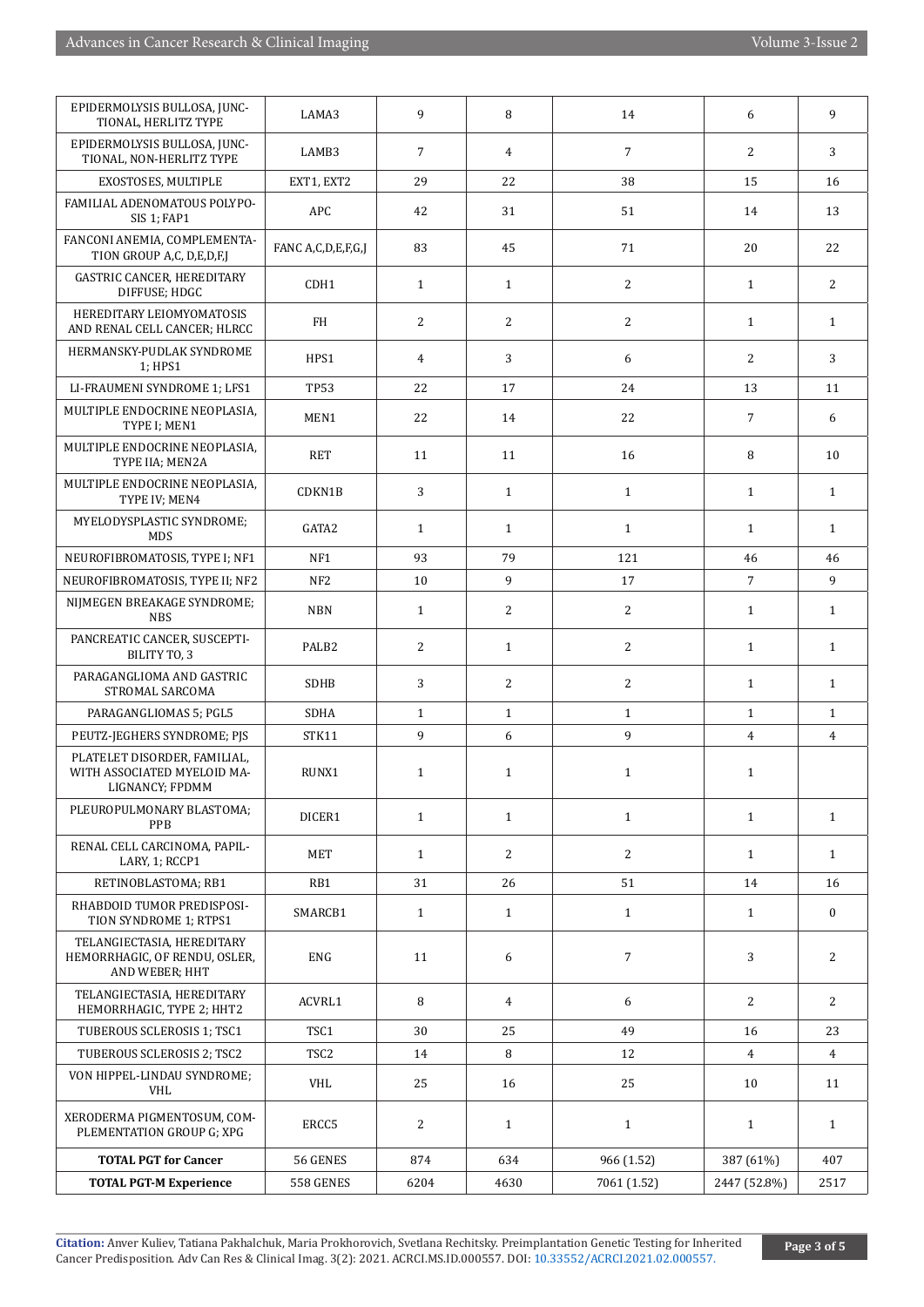As mentioned, the most frequent indications for PGT were BRCA I and II. Of 284 PGT cycles performed for breast cancer, 280 embryos free of predisposing gene were detected for transfer in 199 cycles, resulting in birth of 134 children with no risk to develop breast cancer predisposed by these genes in their lifespan. Another most common indication for PGT was NF I and NF II, an autosomaldominant cancer caused by different mutations in the NFI and NFII genes. Of 102 PGT cycles performed for NF, 137 predisposition free embryos were selected for transfer in 87 cycles, resulting in birth of 54 children free from the risk of developing NF in their lifespan. The other large groups included FA (83 PGT cycles) and colorectal cancer (52 PGT cycles), resulting in birth of 44 children free from inherited predisposition to these cancers. As seen from Table 1, children with no risk to develop cancer in their lifespan was born in all but one PGT indications, suggesting a practical utility of PGT for cancer. Table 1 also presents our overall PGT experience for Mendelian disorders, comprising 558 different conditions, with the most frequent ones shifting from traditional single gene disorders to common conditions with genetic predisposition, such as cancer. As mentioned, risk of having offspring with severe lateonset common disorders caused by strong genetic predisposition is increasingly accepted indication for PGT-M. It is of note that the PGT referral spectrum has also changed, with current shift to direct referral through expanded carrier screening [13]. The reason of preference of PGT for genetic predisposition to common conditions, including cancer, in contrast to prenatal diagnosis is obvious, as prenatal diagnosis could lead to pregnancy termination that is not justified on the basis of genetic predisposition alone. On the other hand, choosing the embryos free of genetic predisposition to cancer would obviate the need for considering pregnancy termination, as only potentially normal pregnancies are established. PGT for cancer gained acceptability also on ethical grounds, because only a limited number of the embryos (presently only one) is selected for transfer. This may explain why the number of PGT requests for inherited predisposition for common late onset conditions, such as cancer, has been increasing overall. One of other possible reasons to request PGT for inherited cancer is that it may manifest even after surgery, such as in breast cancer, with PGT providing the only alternative for some at-risk couples to reproduce and avoid clinical termination of an affected fetus.

With accelerating progress in understanding the molecular basis of cancers, inherited cancer predispositions are becoming the major emerging PGT indication. Most of them are dominant and may be also secondary to germline mutations. A strong predisposition to many cancers is also determined by tumor suppressor genes, a major factor for genetic instability [14]. As seen from Table 1, cancer predisposition account already for 14% of all PGT-M cases, despite still remaining controversy, because cancers may present beyond early childhood and may even not be expressed in 100% of the cases. Despite extensive discussions of the ethical and

legal issues involved in PGT for late-onset disorders with genetic predisposition, an increasing number of patients clearly regard the procedure not only as their preferable option but the only possible reason for forgoing the pregnancy [6,15,16]. Genetic counseling and oncologic services should inform patients at risk for these cancers that having children with genetic predisposition to cancers can be avoided through PGT. Options exist for couples who might have chosen to remain childless because of their concern to avoid prenatal diagnosis and possible pregnancy termination.

Presented results show that PGT is a realistic option for couples at risk for producing offspring at risk for developing cancer. In fact, the family history may alone provide the reason to test for presence of predisposing gene mutations to cancer and the need for PGT. This may be a life-saving procedure for the offspring of individuals carrying cancer predisposing genes. With future advances in identification of genes predisposing to inherited cancer, PGT might appear as a useful tool for couples at risk for producing offspring with inherited cancer.

#### **Acknowledgement**

None.

#### **Conflict of Interest**

No conflict of interest.

#### **References**

- 1. [Verlinsky Y, Rechitsky S, Verlinsky O, Kangu X, Glenn S, et al. \(2001\)](https://pubmed.ncbi.nlm.nih.gov/12537806/) [Preimplantation diagnosis for p53 tumor suppressor gene mutations.](https://pubmed.ncbi.nlm.nih.gov/12537806/) [Reprod Biomed Online 2\(2\): 102-105.](https://pubmed.ncbi.nlm.nih.gov/12537806/)
- 2. [Rechitsky S, Verlinsky O, Chistokhina A, Tatyana S, Seckin O, et al. \(2002\)](https://pubmed.ncbi.nlm.nih.gov/12419039/) [Preimplantation genetic diagnosis for cancer predisposition. Reprod](https://pubmed.ncbi.nlm.nih.gov/12419039/) [Biomed Online 4: 148-155.](https://pubmed.ncbi.nlm.nih.gov/12419039/)
- 3. [Jasper MJ, Liebelt J, Hussey ND \(2007\) Preimplantation genetic diagnosis](https://pubmed.ncbi.nlm.nih.gov/17330926/) [for cancer predisposition syndromes. Prenat Diagn 27:447–456.](https://pubmed.ncbi.nlm.nih.gov/17330926/)
- 4. [Jasper MJ, Liebelt J, Hussey ND \(2008\) Preimplantation genetic diagnosis](https://pubmed.ncbi.nlm.nih.gov/18302307/) [for BRCA1 exon 13 duplication mutation using linked polymorphic](https://pubmed.ncbi.nlm.nih.gov/18302307/) [markers resulting in a live birth. Prenat Diagn 28\(4\) :292-298.](https://pubmed.ncbi.nlm.nih.gov/18302307/)
- 5. Moutou C, Gardes N, Nicod JC, Viville S (2009) Preimplantation genetic diagnosis for BRCA1/2 – a novel clinical experience. Eur J Obstet Gynecol Reprod Biol 45: 9-13.
- 6. Kuliev A, Rechitsky S, Simpson JL (2020) Practical Preimplantation Genetic Testing. Third Edition. Springer Nature Switzerland.
- 7. [Simpson JL \(2001\) Celebrating preimplantation genetic diagnosis of p53](https://pubmed.ncbi.nlm.nih.gov/12513881/) [mutations in Li-Fraumeni syndrome. Reprod Biomed Online 3\(1\): 2–3.](https://pubmed.ncbi.nlm.nih.gov/12513881/)
- 8. [Cram D \(2001\) Preimplantation genetic diagnosis for familial cancer.](https://pubmed.ncbi.nlm.nih.gov/12513882/) [Reprod Biomed Online 3\(1\): 3-4](https://pubmed.ncbi.nlm.nih.gov/12513882/)
- 9. Kuliev A, Rechitsky S, Verlinsky O (2014) Atlas of Preimplantation Genetic Diagnosis. An Illustrated Textbook. Third Edition. Taylor & Francis. London.
- 10. [Preimplantation Genetic Diagnosis International Society \(PGDIS\)](https://pubmed.ncbi.nlm.nih.gov/18252060/) [\(2008\) Guidelines for good practice in PGD: program requirements and](https://pubmed.ncbi.nlm.nih.gov/18252060/) [laboratory quality assurance. Reprod BioMed Online 16\(1\): 134-147](https://pubmed.ncbi.nlm.nih.gov/18252060/)
- 11. [Filipa C, Edith C, Veerle G, Georgia K, Carmen R, et al. \(2020\) ESHRE PGT](https://pubmed.ncbi.nlm.nih.gov/32524036/) [Consortium good practice recommendations for the organization of PGT.](https://pubmed.ncbi.nlm.nih.gov/32524036/) [Human Reprod Open 2020\(3\): hoaa021.](https://pubmed.ncbi.nlm.nih.gov/32524036/)